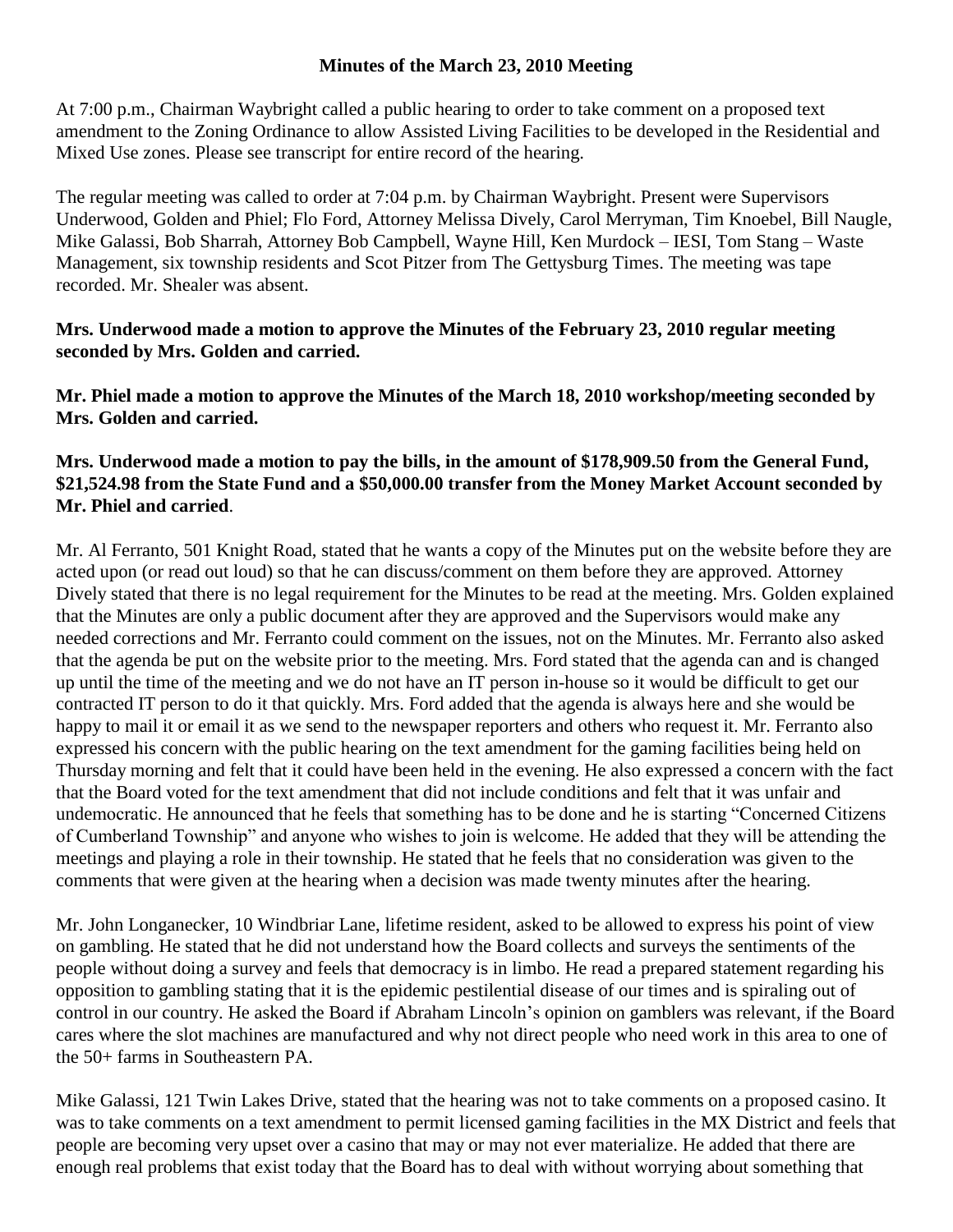may not ever happen or may happen three years from now.

Chairman Waybright stated that the State of Pennsylvania has determined that gaming facilities are a legal land use in Pennsylvania and the township's Zoning Ordinance must allow every legal land use somewhere in the township. He added that this is something that the Board should have addressed several years ago when gaming facilities first came to the area and the Board did the text amendment to protect the township if and when a licensed gamily facility does apply to start a business in the township.

Mrs. Underwood presented the report of police activities for the month of February including; 431 complaints, 34 combined arrests, 45 traffic stops and 12 traffic accidents. She added that the department patrolled 9,969 miles of road and assisted other departments 13 times and were assisted 9 times.

Chairman Waybright reported that the Board has received numerous concerns from the residents regarding trash collection since IESI took over in January and that is why Mr. Murdock of IESI was asked to attend the meeting. Mrs. Underwood asked how they communicate with the residents to let them know of a delay in trash pick-up. Mr. Murdock stated that they put an announcement on the radio stations MIX 95.1 and WKYZ and it was suggested that they use a local station such as WGET or use the local newspaper. She also asked if they would consider using an automated phone service like the previous contractor used and Mr. Murdock stated that they would consider it. The Board also expressed their concern that people could not get through to IESI on the phone especially when the service was changing over. Mr. Murdock stated that they have five customer service reps. The Board also asked if IESI's recycling issues had been resolved and Mr. Murdock stated that it had been taken care of in January. He added that they have plenty of recycling bins and will provide a bin for each and every customer. Mrs. Ford stated that she received many calls about the containers being dropped and trash falling out on the ground and also a complaint regarding billing. Mr. Murdock asked the Board to call him if they get any kind of complaint and he will drop everything and take care of it.

Mr. Tom Stang, Waste Management, stated that he was very glad to hear that their automated calling system worked well for the township and he was wondering if the residents were paying \$3.00 per quarter for their recycling bins because that would effect the bids. Mrs. Golden stated that they did receive a lot of complaints about that and that is something that they will be looking for when the bills come out. Chairman Waybright told Mr. Stang that one of his trucks picking up dumpsters along Mason Dixon Road is spreading trash along the road.

Chairman Waybright stated that the next item on the agenda is the possible adoption of the zoning text amendment which would allow Assisted Living Facilities to be developed in the Residential and Mixed Use zones. Mr. Phiel stated that, in voting on this text amendment, the Board is taking into consideration what was heard earlier at the public hearing and information that was garnered at other times and from other sources and responsible Assisted Living Facilities create a single footprint, are aesthetically pleasing, low impact, increase tax base, improve our quality of life and provide employment opportunities. **With that being said, Mr. Phiel made a motion to adopt Ordinance 136-2010 amending and supplementing the Zoning Ordinance of Cumberland Township, Adams County to allow Assisted Living Facilities to be developed in the Residential and Mixed Use zones seconded by Mrs. Underwood. A roll call vote was taken as follows: Mr. Phiel voted in favor; Chairman Waybright voted in favor, Mrs. Underwood voted in favor and Mrs. Golden voted in favor. The motion carried.**

Chairman Waybright also stated that the township received a request from Suresh Oza concerning the Gettysburg Inn asking for additional time to make repairs under the Order to Vacate issued by the township. Mr. Naugle reported that he has been working with this situation from the beginning and at this point it does seem that they are making a concerted effort to make the needed repairs to the building. Mr. Oza has hired a consultant/engineer and it seems like things are headed in the right direction and he would like to see an extension be granted to see where this goes. He added that he told Mr. Oza that he had to clean up the site before the township would entertain any kind of plans or permits and the dumpster was supposed to go in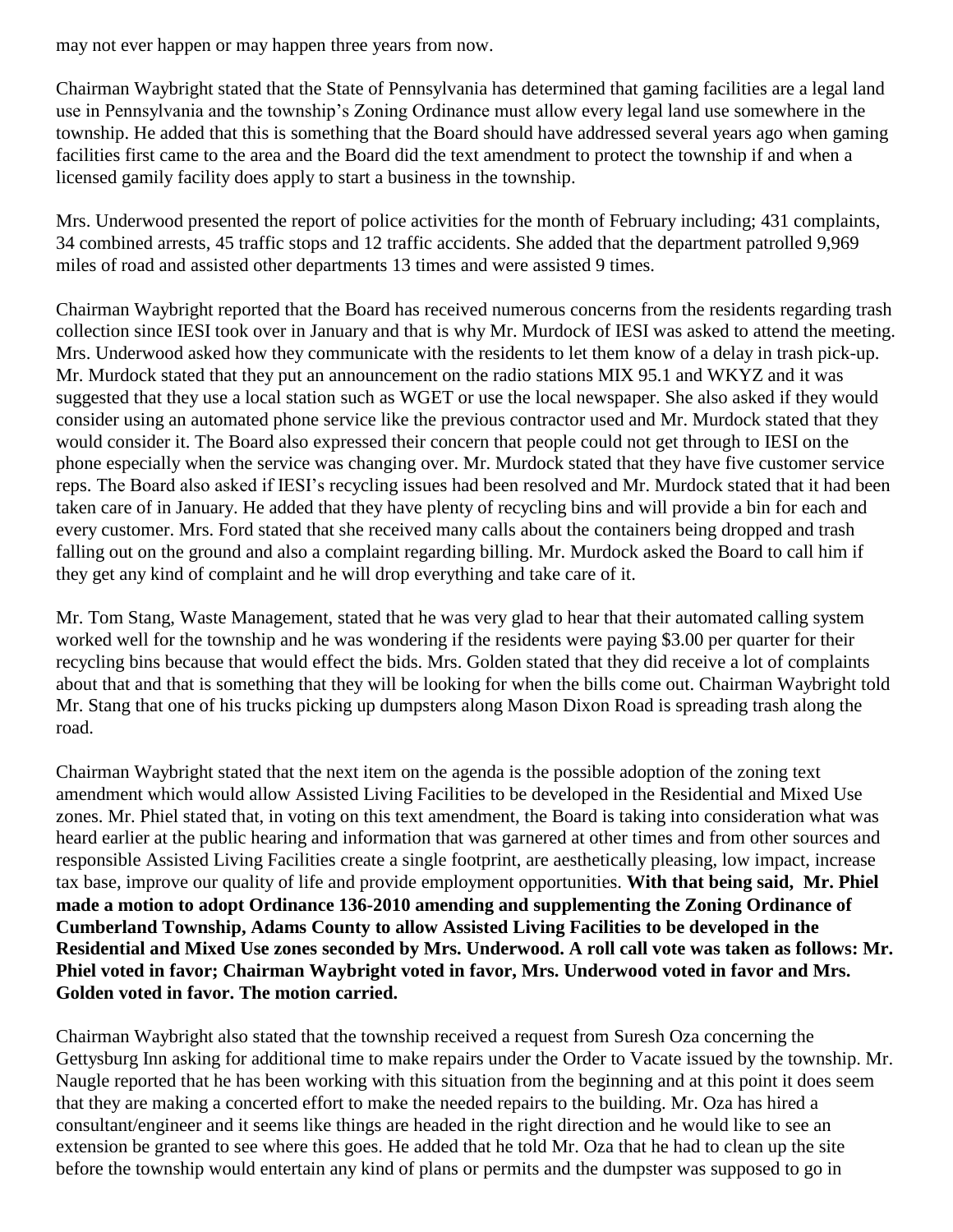yesterday. **Mrs. Golden made a motion to deny the request for 60 to 90 days extension. There was no second to the motion and the motion died.** Mrs. Underwood suggested that the township work with a twoweek timeframe to see if progress is made. It was determined that his deadline is currently April 15, 2010 and **Mrs. Golden made a motion to deny the request from Mr. Oza, as written, for a 60 to 90 day extension and amend to read that an extension would be granted until April 30, 2010 seconded by Mrs. Underwood and carried.** The Board asked Mr. Naugle to stay on top of the situation.

**Mrs. Underwood made a motion to approve a Special Event permit for the YWCA's Race Against Racism 5 Mile Run to be held on Saturday, April 24, 2010 seconded by Mrs. Golden and carried.**

**Mrs. Underwood made a motion seconded by Mr. Phiel and carried to approve a Special Event Permit for the YWCA's Spirit of Gettysburg 5K Run to be held on June 26, 2010.** Mrs. Golden asked about the new fees for Special Events and if they can retroactively be charged if they have more participants than declared on their application and Attorney Dively will look at the ordinance to see how that is written.

Chairman Waybright reported that the township has received a complaint from Wesley Harlow, 354 Sachs Road, regarding damage that the snow plow did to a concrete apron on his driveway. Mr. Harlow filed a written complaint and submitted two bids for the repairs and this was discussed at the workshop meeting. Mr. Phiel stated that historically the township only takes responsibility to the edge of the cartway and this decision will set a precedent. Mrs. Ford suggested that the Board authorize staff to submit the claim to the insurance company with the understanding that it may be denied. **Mr. Phiel made a motion to submit the claim to the township's insurance company for their review and judgment of payment or not seconded by Mrs. Golden. Chairman Waybright and Mrs. Underwood voted against the motion and it did not carry.** 

**Mr. Phiel made a motion to appoint Debra Golden as the township's representative to serve as a voting member on the Journey through Hallowed Ground Pennsylvania Byway Advisory Committee seconded by Mrs. Underwood and carried.** 

**Mrs. Golden made a motion seconded by Mr. Phiel and carried to approve a request for a 6 month extension for Pickett's Choice Condominiums.** Approval will now be needed by October 23, 2010.

# **Mrs. Underwood made a motion to approve a request for extension for the Grandview Station 3 Lot Subdivision until October 1, 2010 seconded by Mr. Phiel and carried.**

At 8:20 p.m., Chairman Waybright adjourned the regular meeting for an Executive Session to discuss a legal issue and stated that there would be action taken on Item J – Preserves at Plum Run and Wayne and Susan Hill subdivisions when the meeting is reconvened.

At 8:55 p.m., Chairman Waybright reconvened the regular meeting.

Chairman Waybright asked Mr. Knoebel to bring everyone up to date on the Preserves at Plum Run and Wayne and Susan Hill (former Rudisill property) subdivision plans. Mr. Knoebel reported that at February's meeting, the Board denied requests for extensions on these two plans, denied the plans and since that time have been requested by the developer's legal counsel to reconsider this matter. He added that he did feel that there was some sound basis for the decision to deny the plan in that there are some ordinance sections that the plans are not compliant with and the Board is looking for progress on these plans and that was not demonstrated for quite some time. However, it might be prudent and he recommends that the Board reinstate the plan and rescind the denial for a specified period of time with direction to the developer and his engineer to meet with the township staff to review what the outstanding issues are on the plan and to report back to the township within the specified timeframe how they are going to address the issues. Mr. Bob Campbell stated that he agreed with the recommendation and is willing to meet with the township staff and he feels that there are some misunderstandings about what has already been done. He added, for instance, that they do have a binding